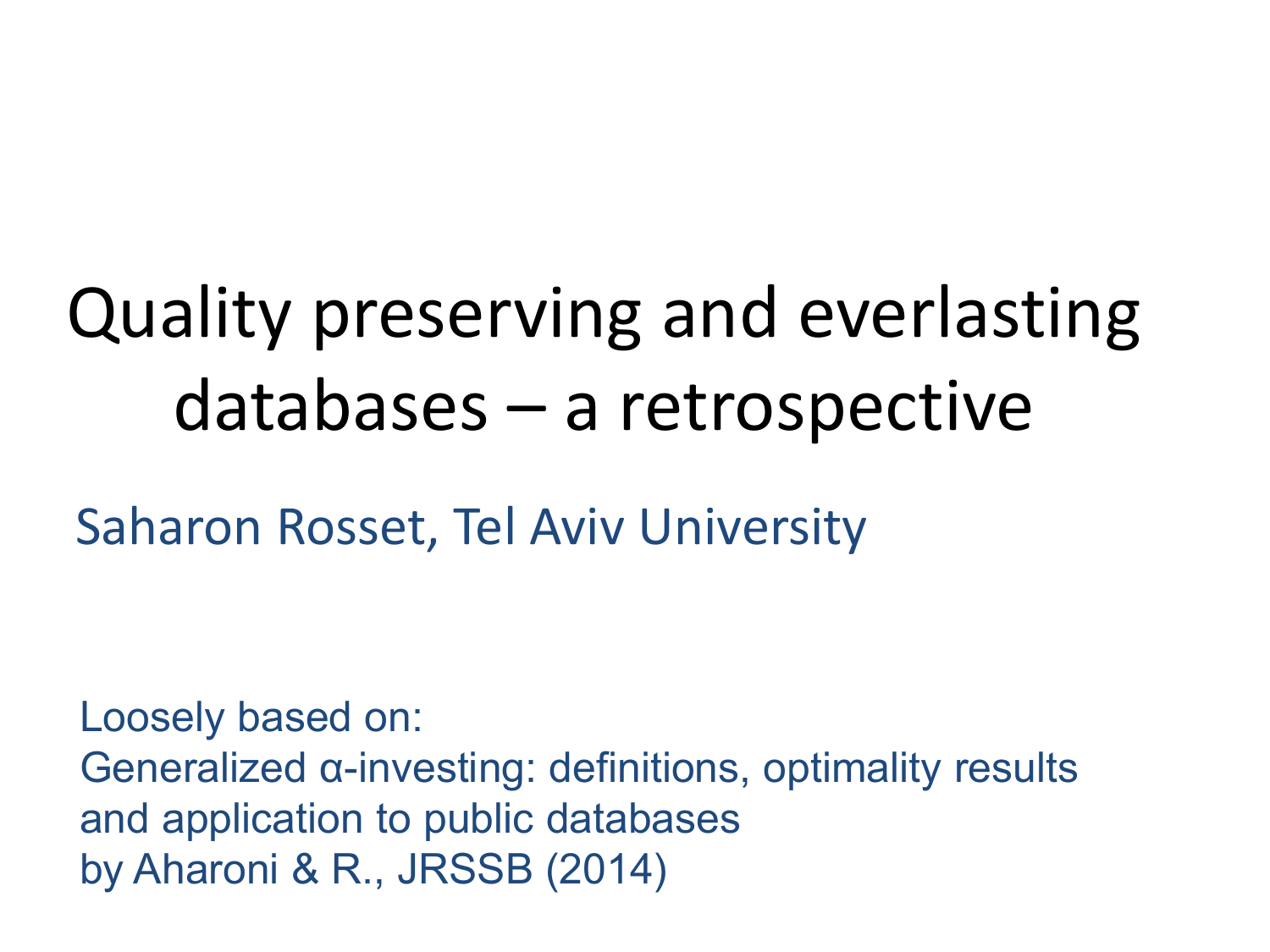#### Mapping the challenges of scientific discovery on shared data resources ("public databases")

- Basic challenge: preserve statistical validity of findings
	- Control some measure of overall false discovery
- **Sequential use, future use not known in advance** 
	- Need sequential methods for false discovery control
- We want to make sure it will remain useful
	- Can keep using it in the future
	- Can keep making scientifically valid discoveries
- Different modes of use for scientific discovery
	- (Non-adaptive) Dependence between tests and queries
	- Adaptive use: future questions depend on previous answers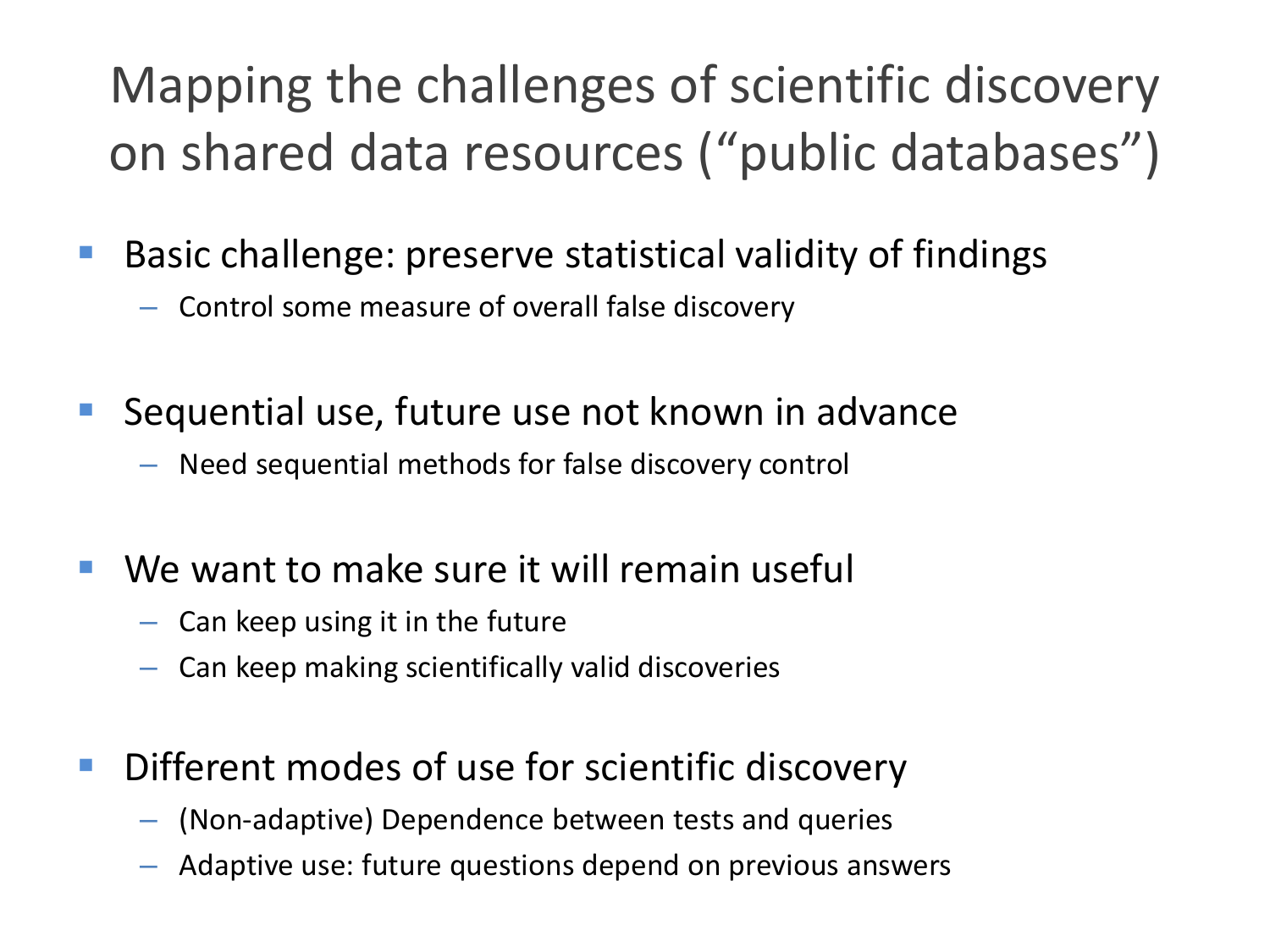#### Sequential procedures



Guarantees:

(some overall measure of false discoveries)  $\leq \alpha$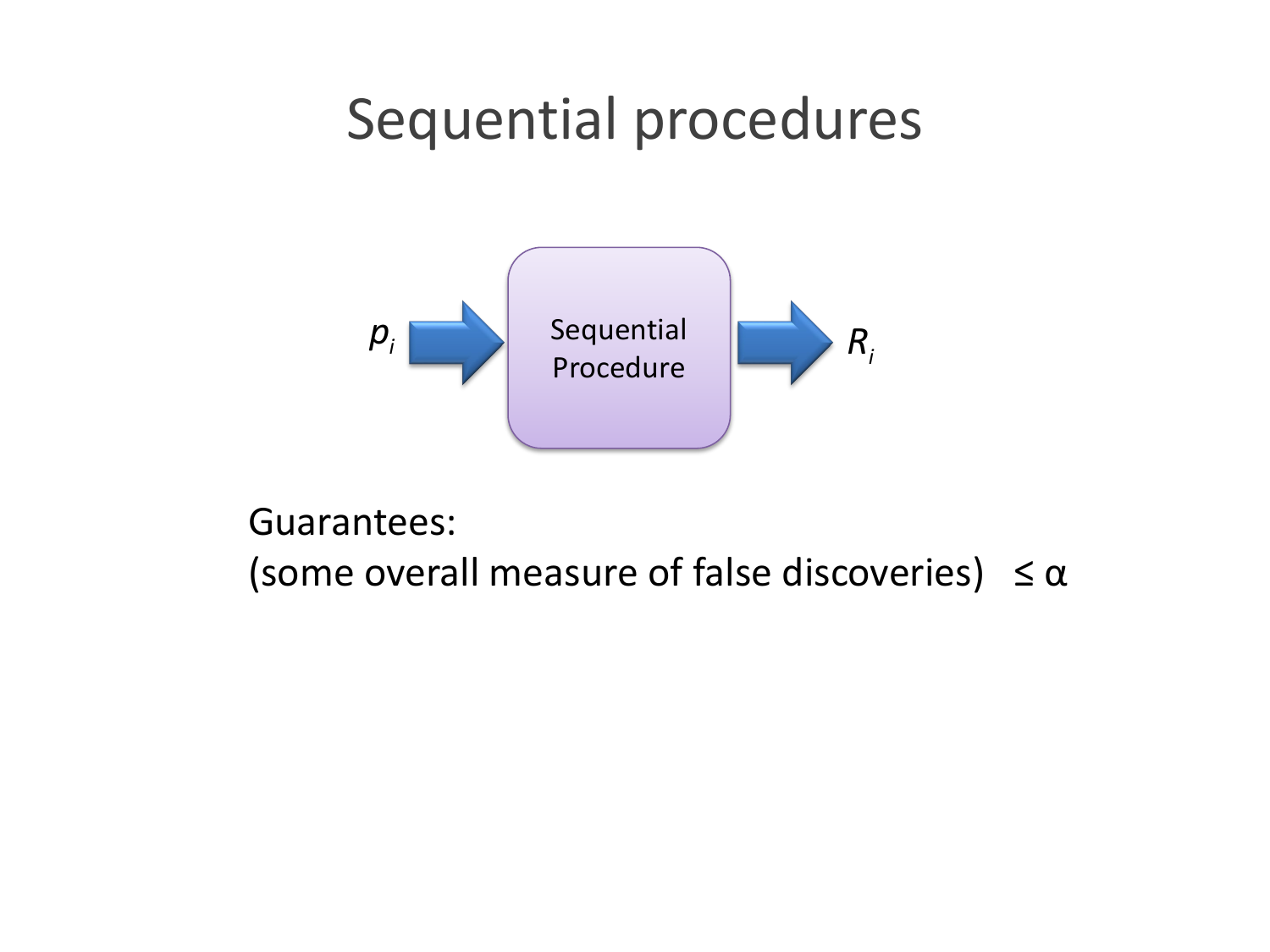#### Example: Alpha Spending controls FWER

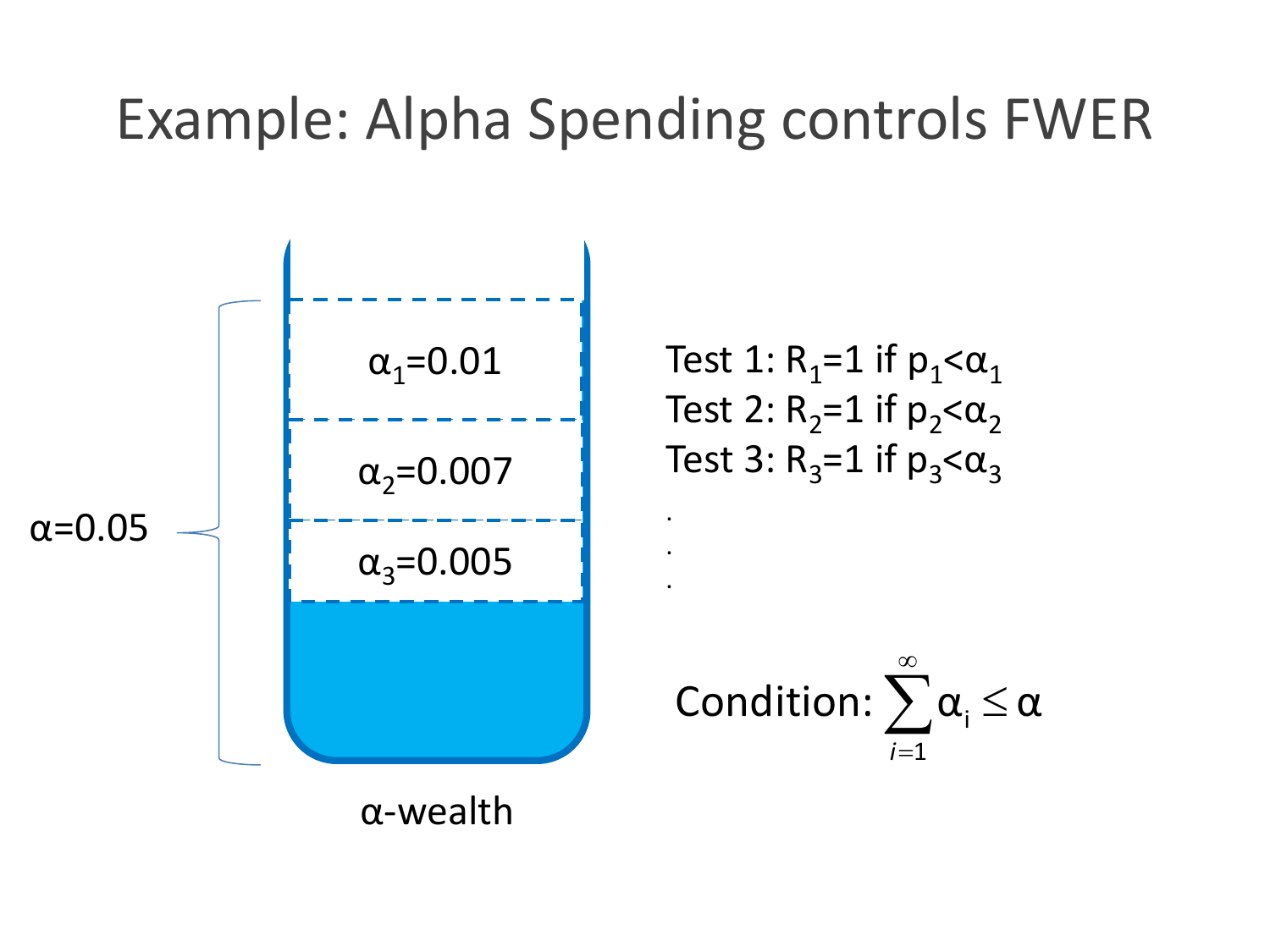## The Quality Preserving Database (QPD)

- **Motivation: as levels decrease, power also decreases** 
	- Earlier users are "using up" the data
- How can we compensate for usage?
	- "Stable" method: user does not lose power by arriving later
	- Two ways to achieve this:
		- Not decrease level (impossible)
		- Add samples  $\Rightarrow$  more power at same level
- QPD basic problem: design "payment" schemes for usage which guarantee power to next users, while keeping costs bounded
	- Turns out to be possible in many cases

Aharoni, Neuvirth, R. (2012) TCBB R., Aharoni, Neuvirth (2014) Gen. Epi.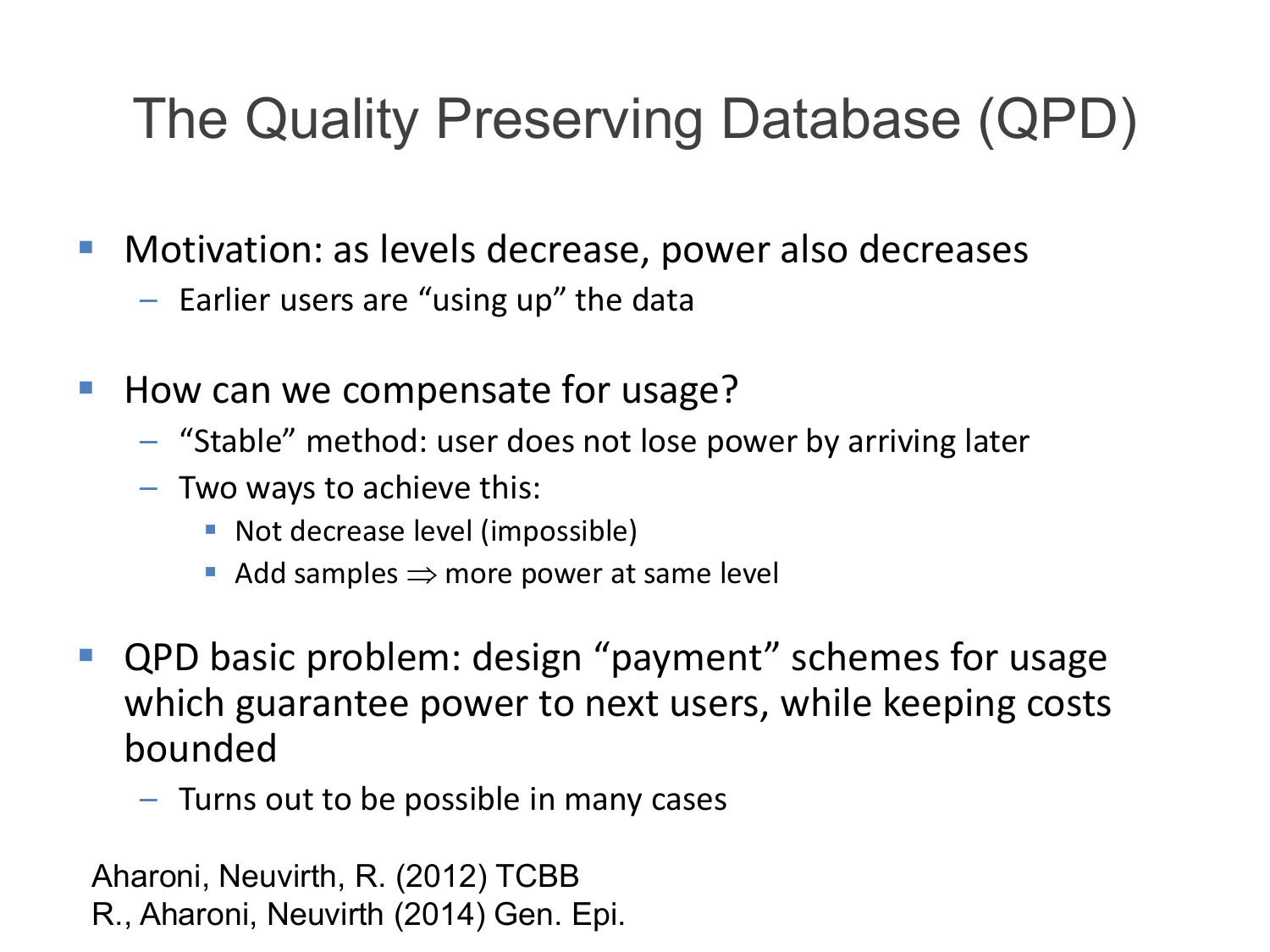#### QPD schematic view

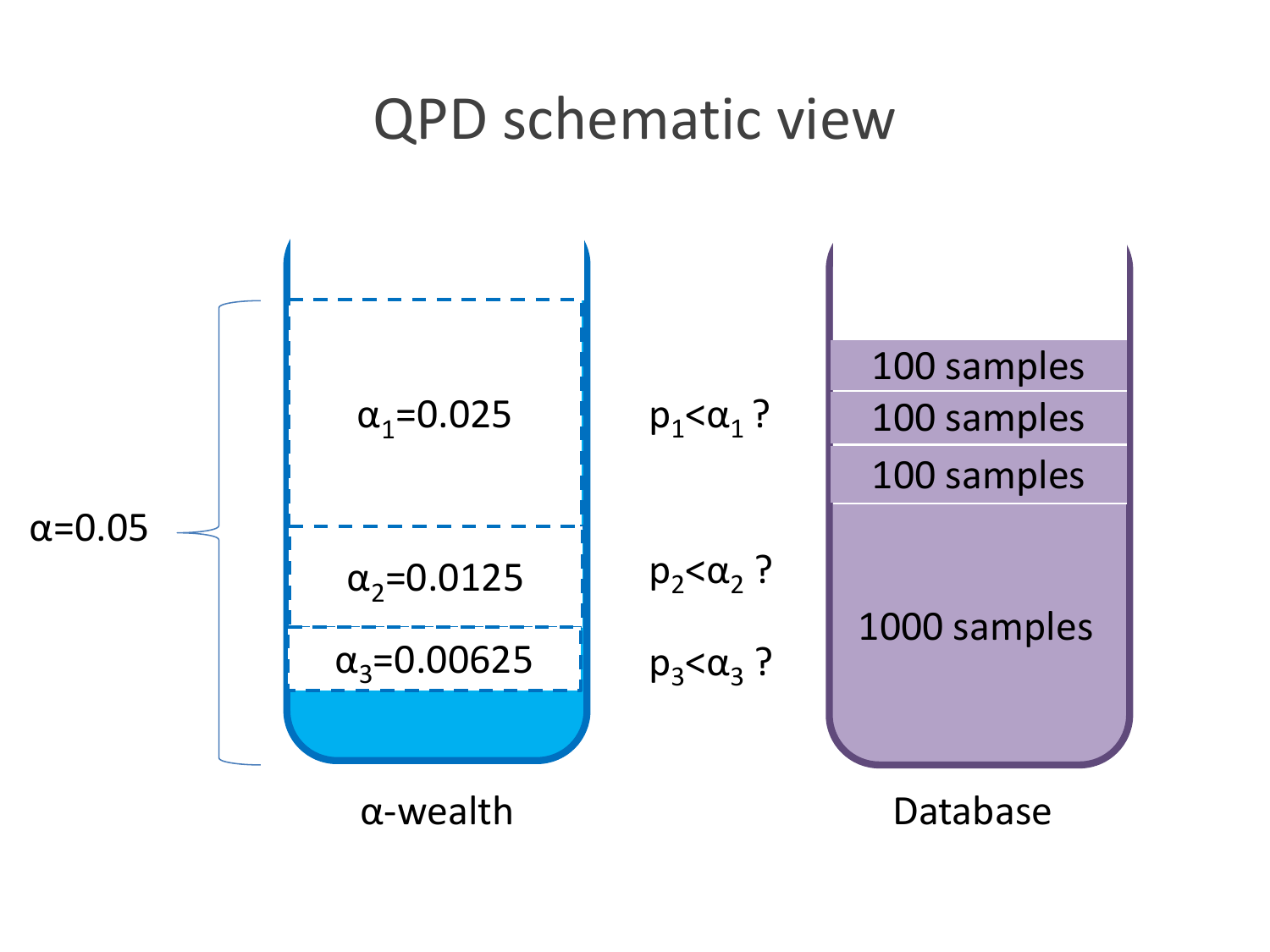#### QPD implementation example

- Stream of normal tests, each with effect size  $s_i$  and power requirement  $\pi_i$
- When test i arrives, we have n samples in the database
	- Find c such that  $\alpha$ q<sup>n</sup>(1-q<sup>c</sup>) is sufficient level for obtaining power  $\pi_{\mathsf{i}}$
	- Request c samples (or equivalent cost) in payment from i
- This simple recipe guarantees "stability"
	- The ability to serve an infinite stream with bounded costs
- Applicable well beyond normal distributions
- In practice, it leads to quickly diminishing costs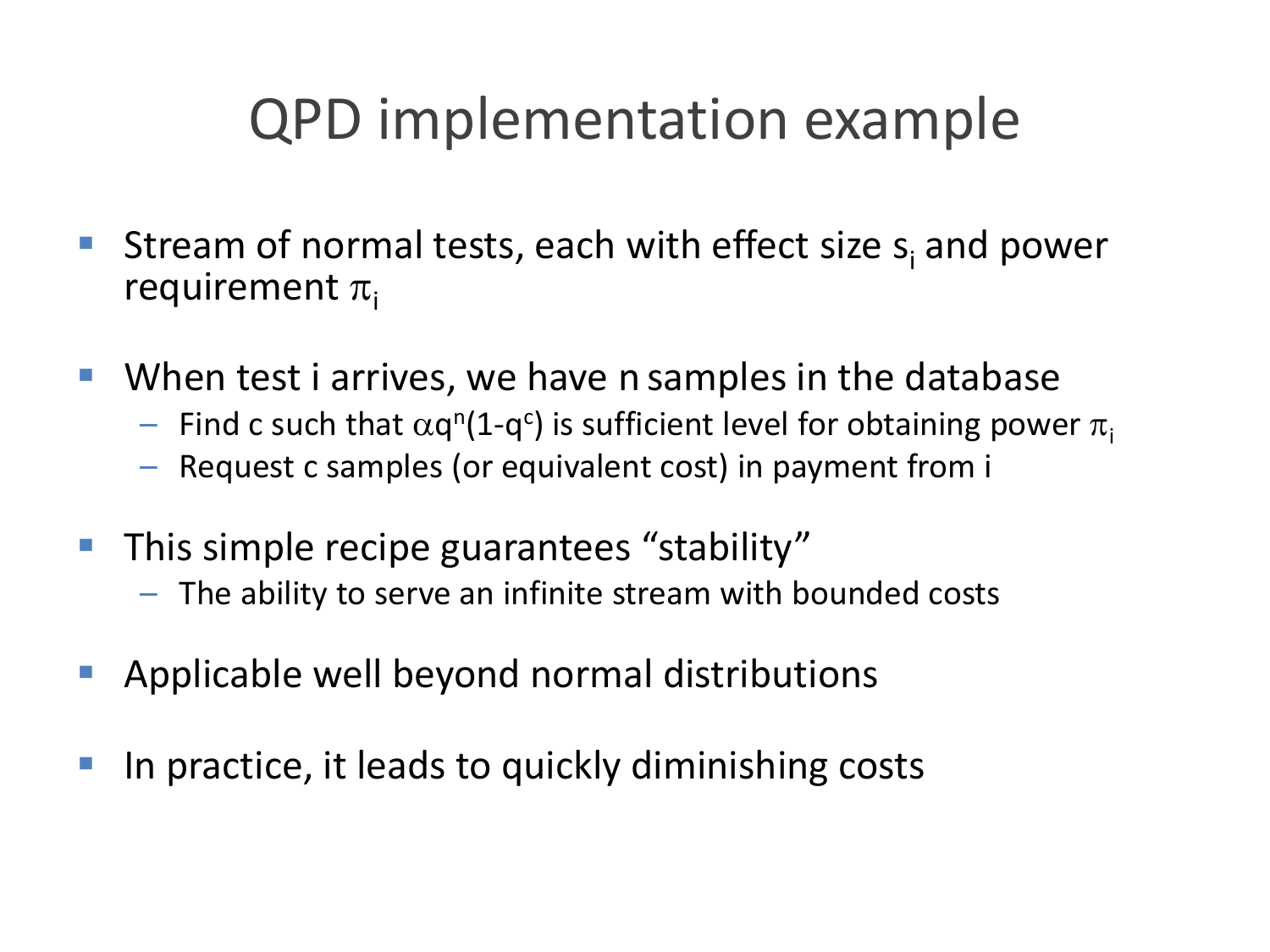#### QPD simulations

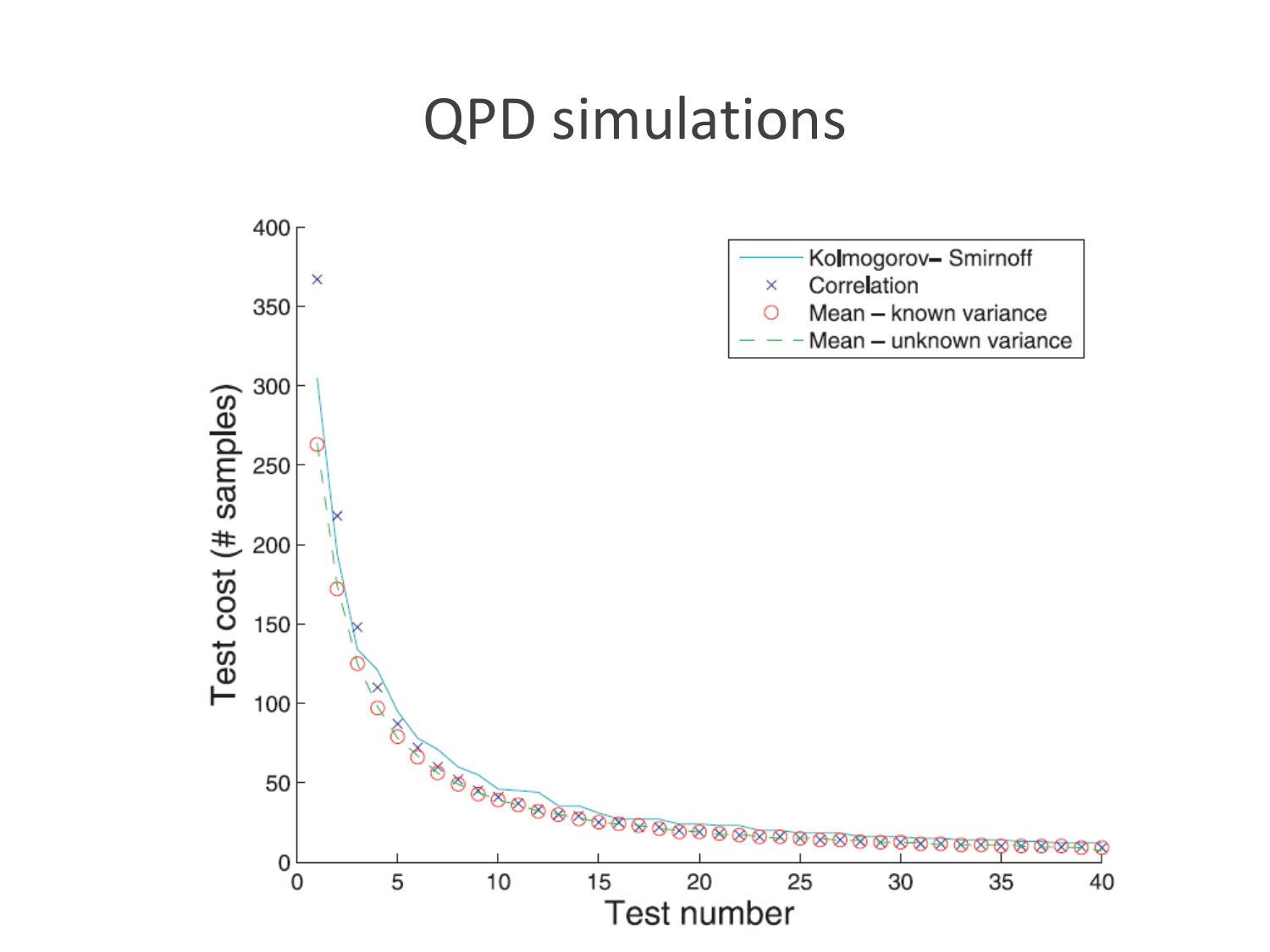#### Basic QPD Summary

- Tool for false discovery control in public databases, with a management layer responsible for validity
- **Pay per use with samples or cost of sample acquisition**
- Can serve an infinite series of requests without loss of power
- **Uses Alpha Spending to control FWER**
- Scientists concentrated on discoveries (effect size and power)
- Scientists do not see p-values, only R's (reject/not reject H0)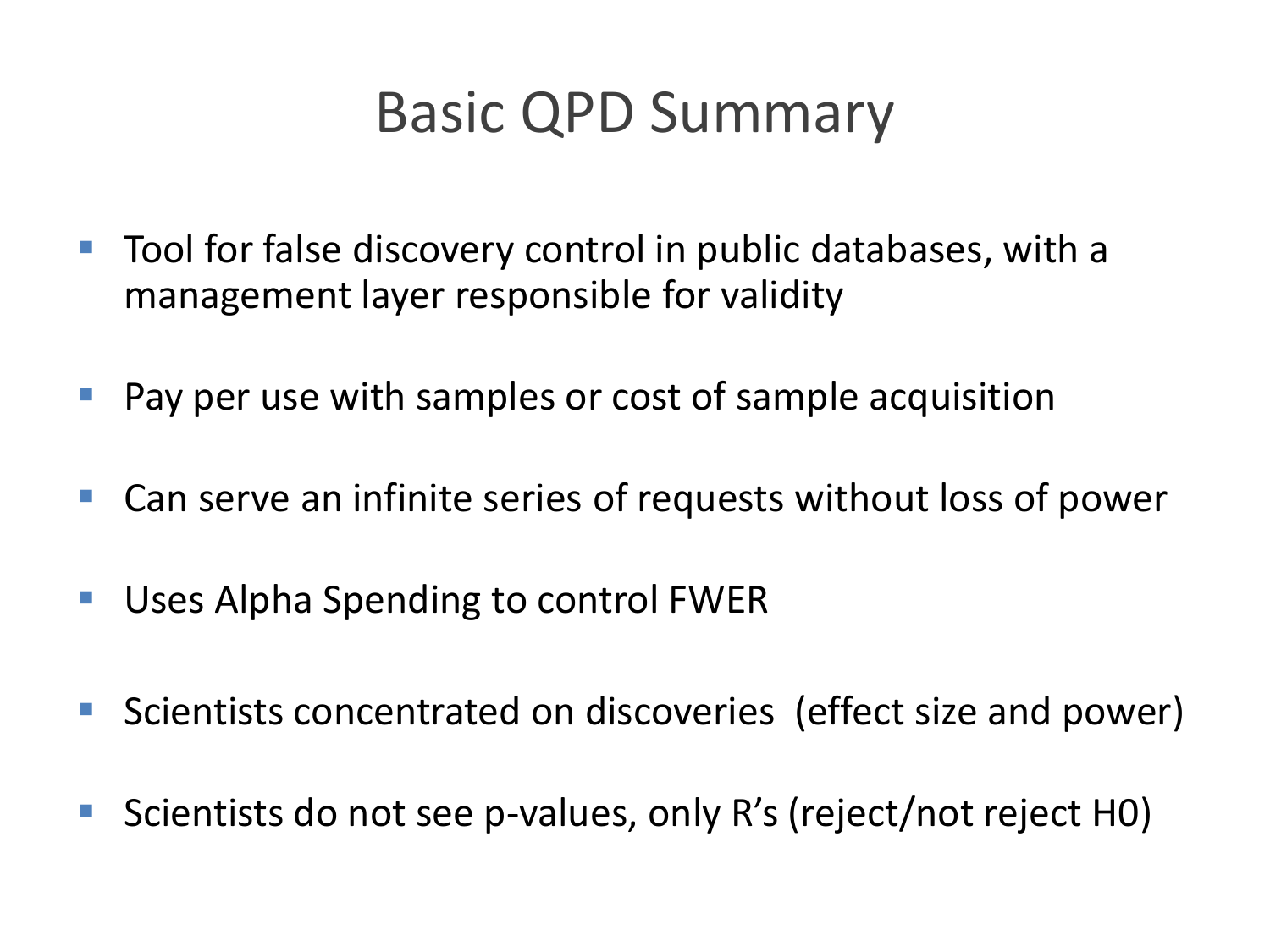## QPD schema

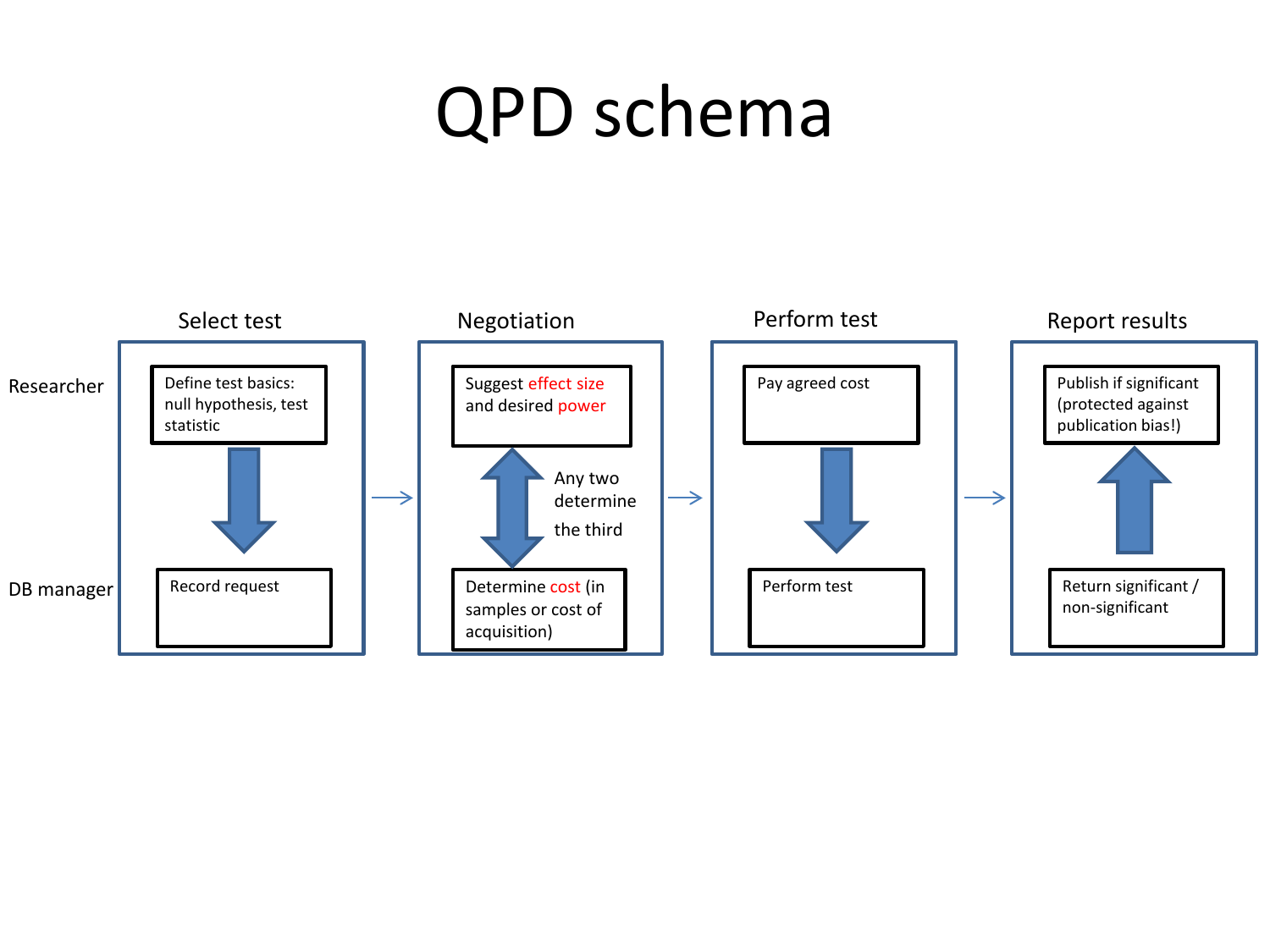#### QPD use case: GWAS replication server

Assume a community (e.g. Type 2 diabetes researchers) builds a QPD for replicating findings

**Initialize with, say, 500 samples** 

Comparison of different scenarios:

- **Replicate on own data:** Requires hundreds of samples, publication bias
- **Replicate on public data:** Requires no samples, but severe publication bias
- **Use QPD:**

Requires <5 samples, protected from (replication) publication bias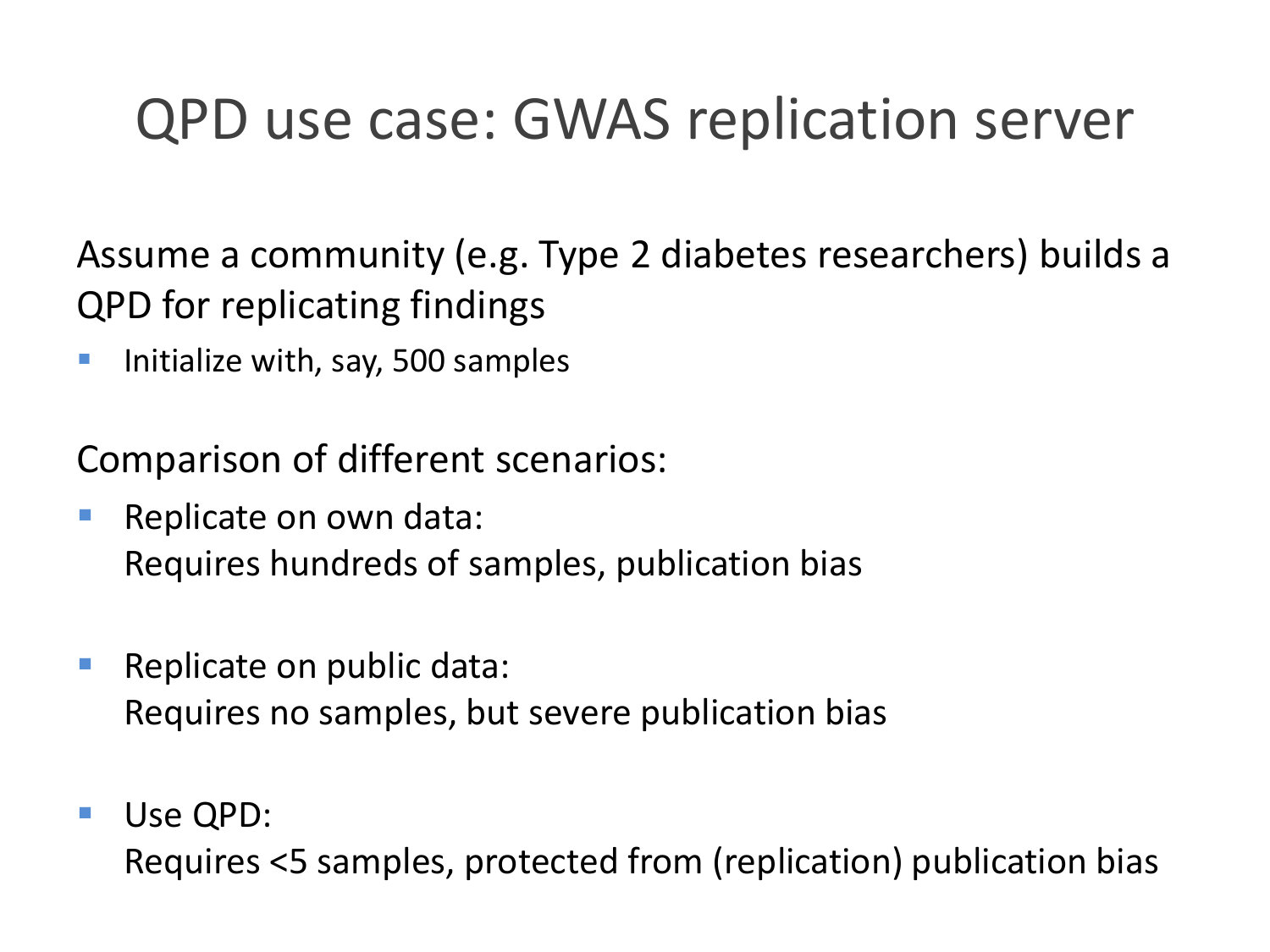Sequential control beyond FWER: Alpha Investing (Foster & Stine 2007)

- Similar to Alpha Spending
- Guarantees mFDR ≤ α
- Requires "almost independence" of hypotheses

Marginal False Discovery Rate (mFDR):

 $E(R) + 1 - \alpha$ (V) *E*

- V the number of false discoveries
- $R -$  the total number of discoveries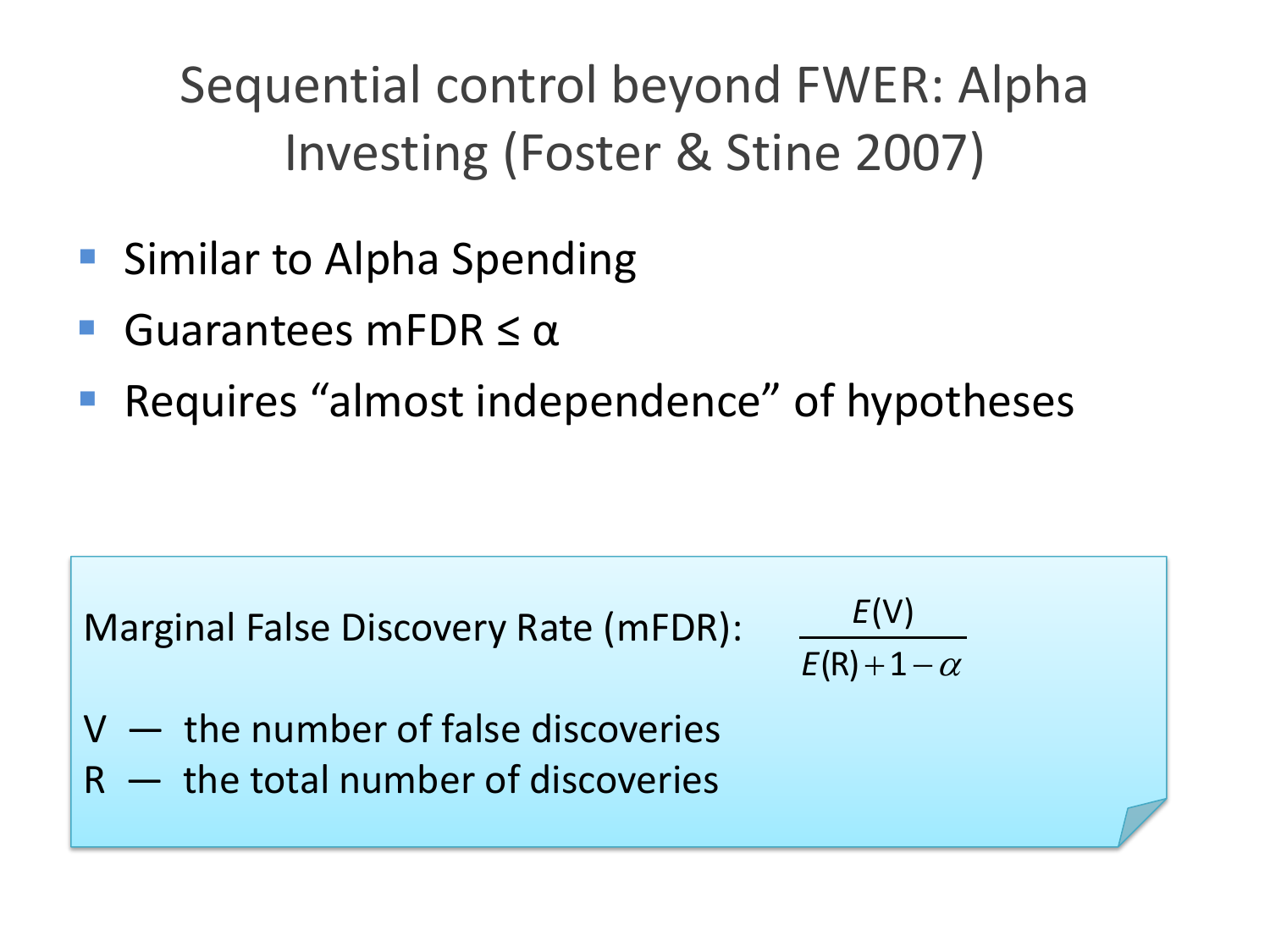#### Alpha Investing



 $\mathbf{x}_{p_1} < x_1/(1+x_1)$ ? Reward=x<sub>1</sub>/(1+x<sub>1</sub>)+α  $\binom{2}{1}$  p<sub>2</sub> <x<sub>2</sub>/(1+x<sub>2</sub>)? Reward=x<sub>2</sub>/(1+x<sub>2</sub>)+α  $\sqrt{p_3} < x_3/(1+x_3)$ ? Reward= $x_3/(1+x_3)+\alpha$ 

wealth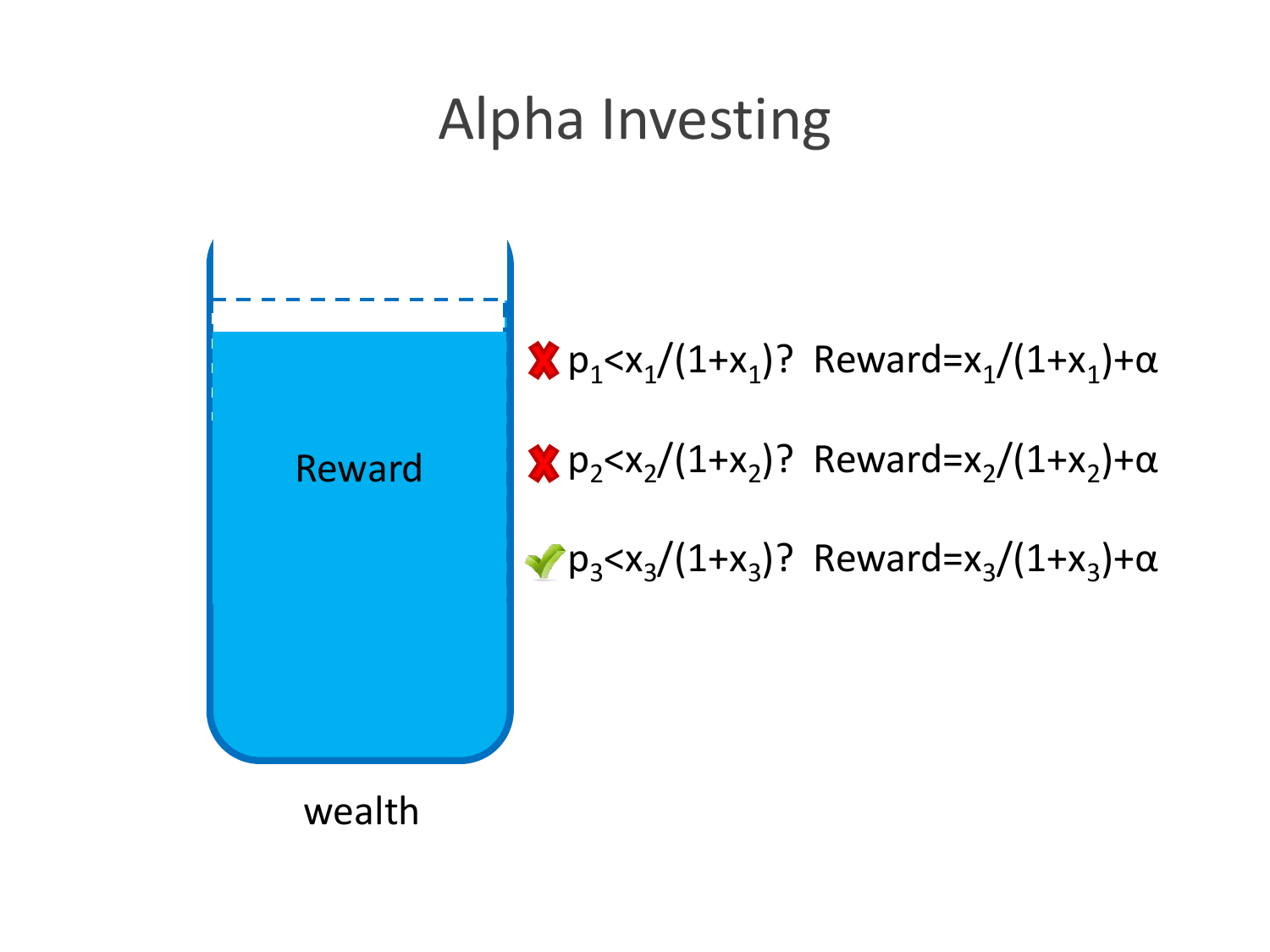#### Summary of results from Aharoni & R. (JRSSB, 2014)

- Define Generalized Alpha Investing (GAI): what combinations of (level, reward) are legal to control mFDR
- Can find Optimal GAI: maximizing expected reward and hence future levels and power
- Can design variants that can be used within QPD (still under near-independence assumption)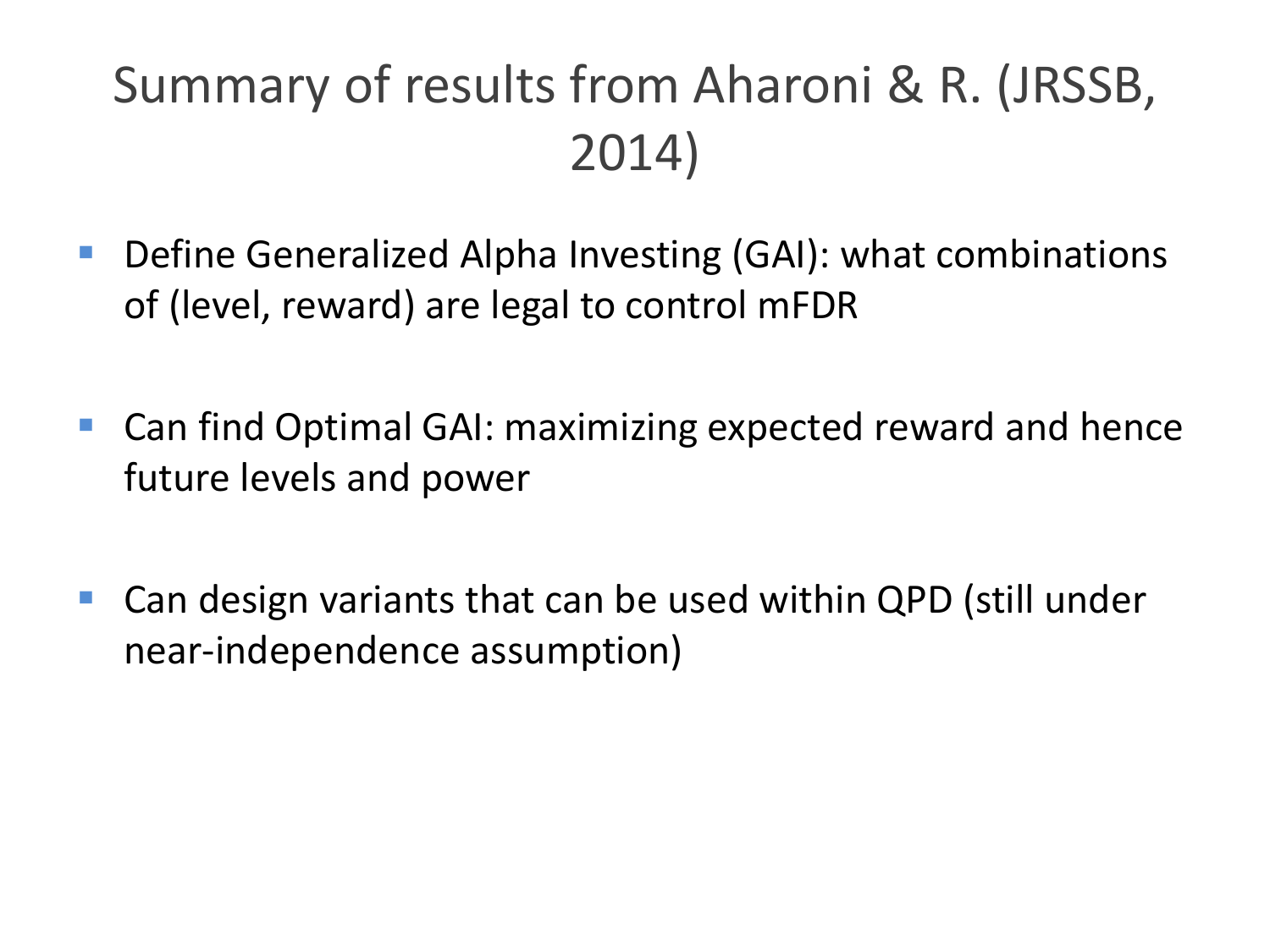#### Alpha Spending with Rewards

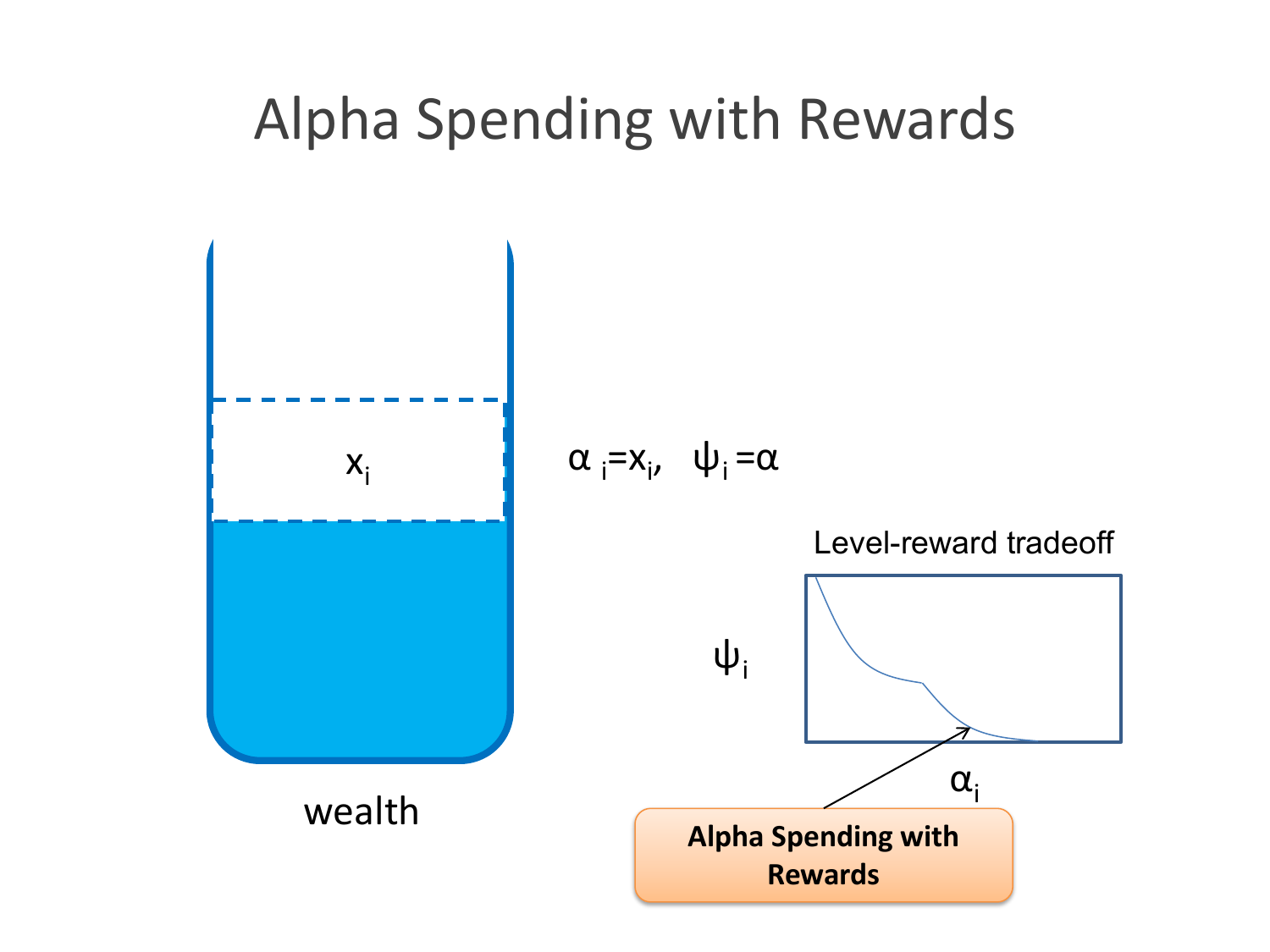#### Generalized alpha investing and QPD

- Can we use these powerful sequential testing approaches to decrease QPD costs?
- As it turns out, Alpha Spending with Rewards is the one that can be integrated with QPD
- **The rewards mean that costs decrease more quickly** 
	- **If the typical cases most costs are zero!**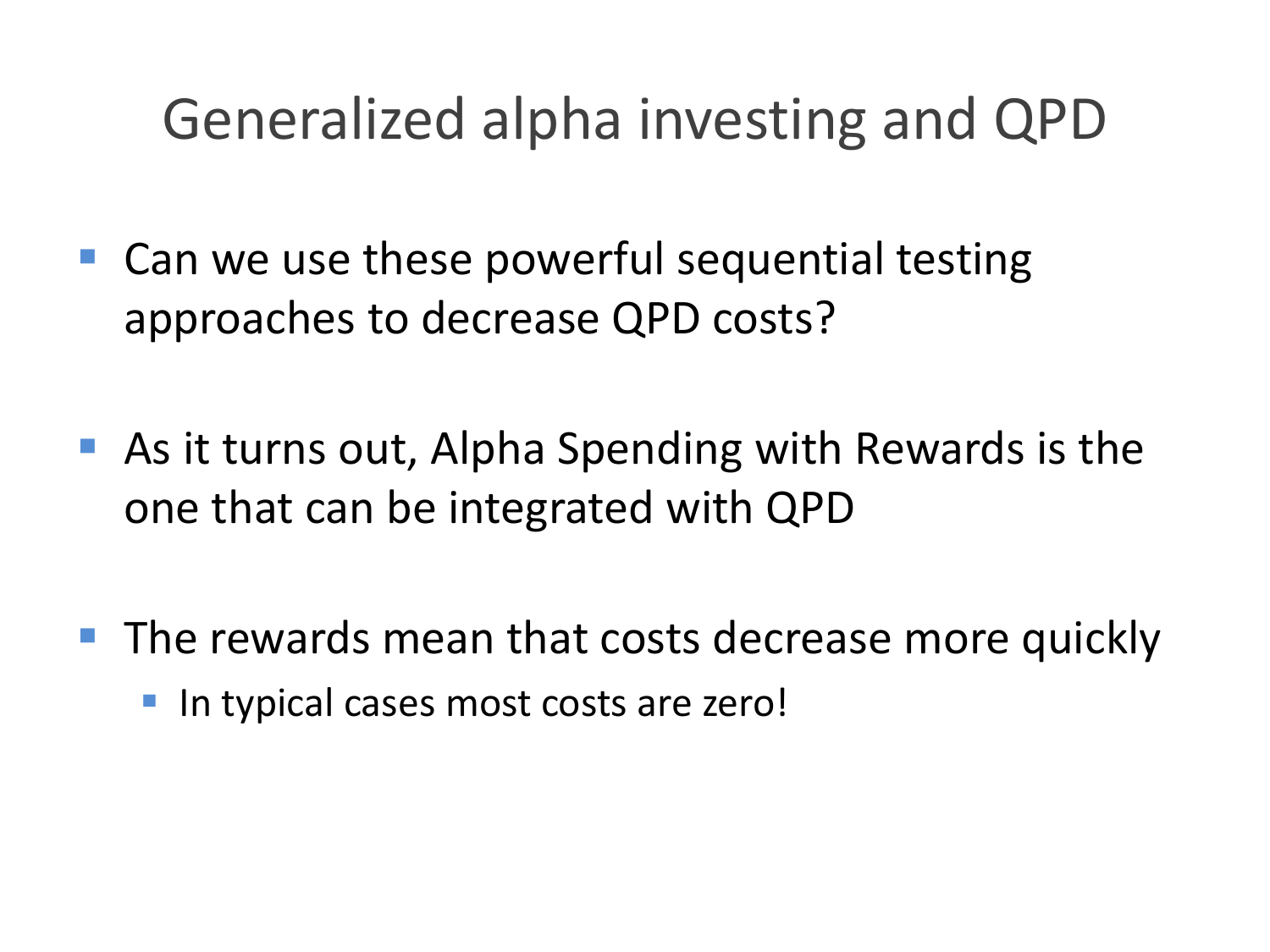#### Simulation

- We simulated 100 requests for t-tests, where
	- Power=0.95
	- Effect-size=0.1
	- Probability of a true null 0.9
- Initial number of samples  $n_0$ =2000
- **Three variants of QPD, all with:** 
	- $\alpha = 0.05$
	- $-$  q=0.999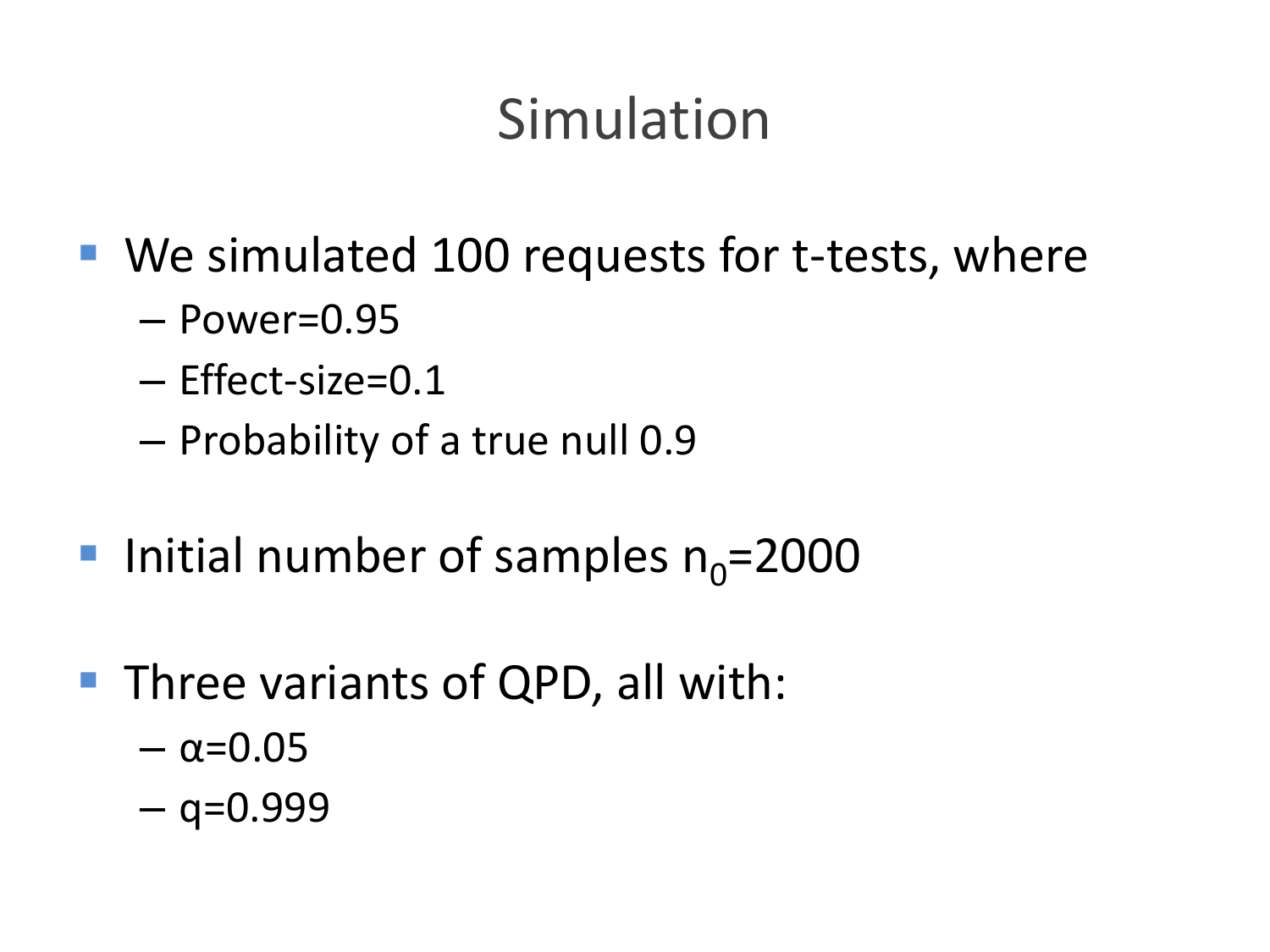#### Alpha Spending with Rewards and QPD

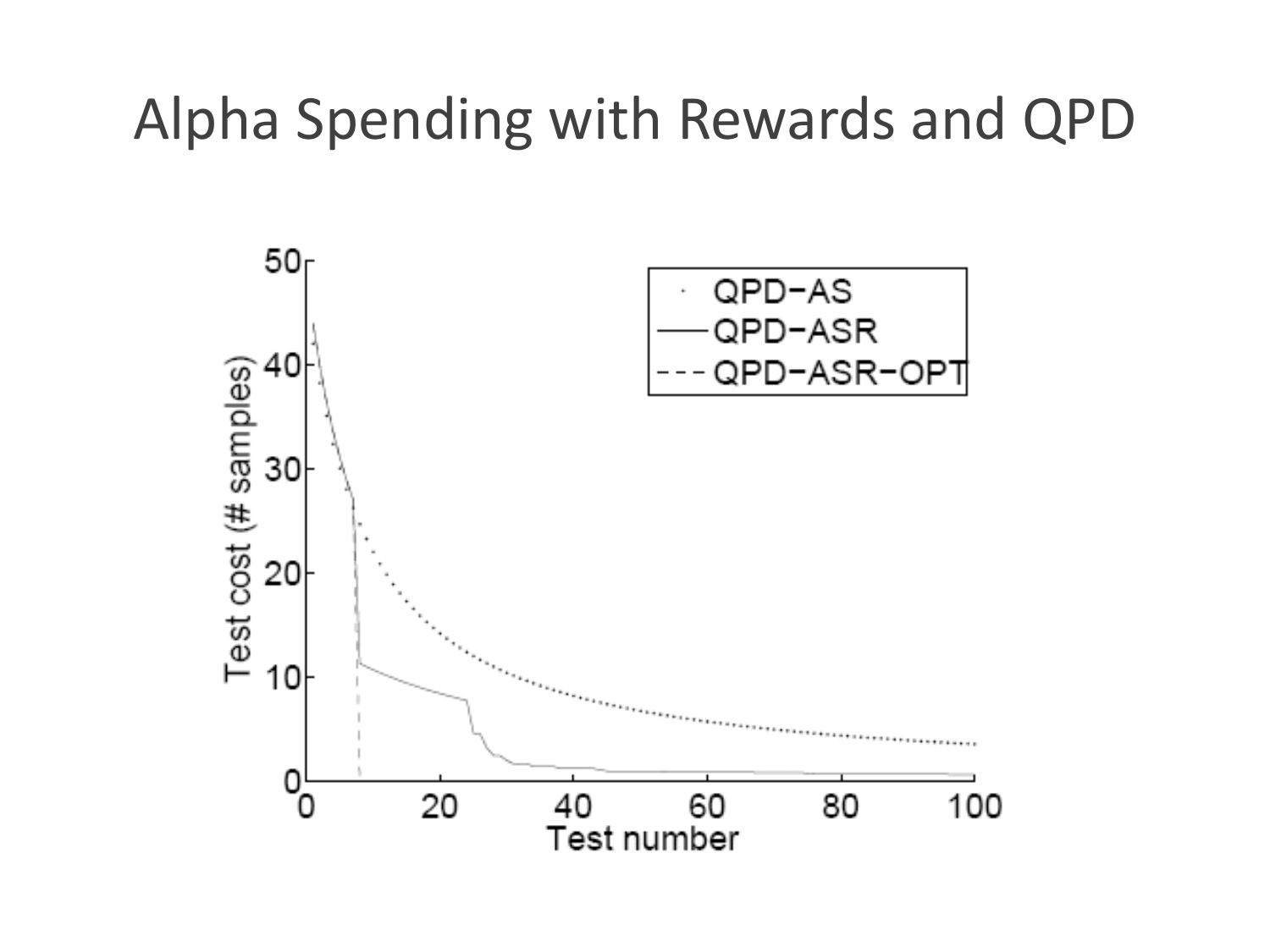#### QPD and FDR control

- Javanmard and Montanari (2017) were the first to devise methods for sequential FDR control
- Their LOND method is a Generalized Alpha Investing rule (though not exactly Alpha Spending with Rewards)
	- Controls both FDR and mFDR
- It can be implemented within QPD
	- More conservative than QPD-ASR, but still gains compared to using Alpha Spending
- **Lots of developments for sequential FDR control since** (⇒ Aditya)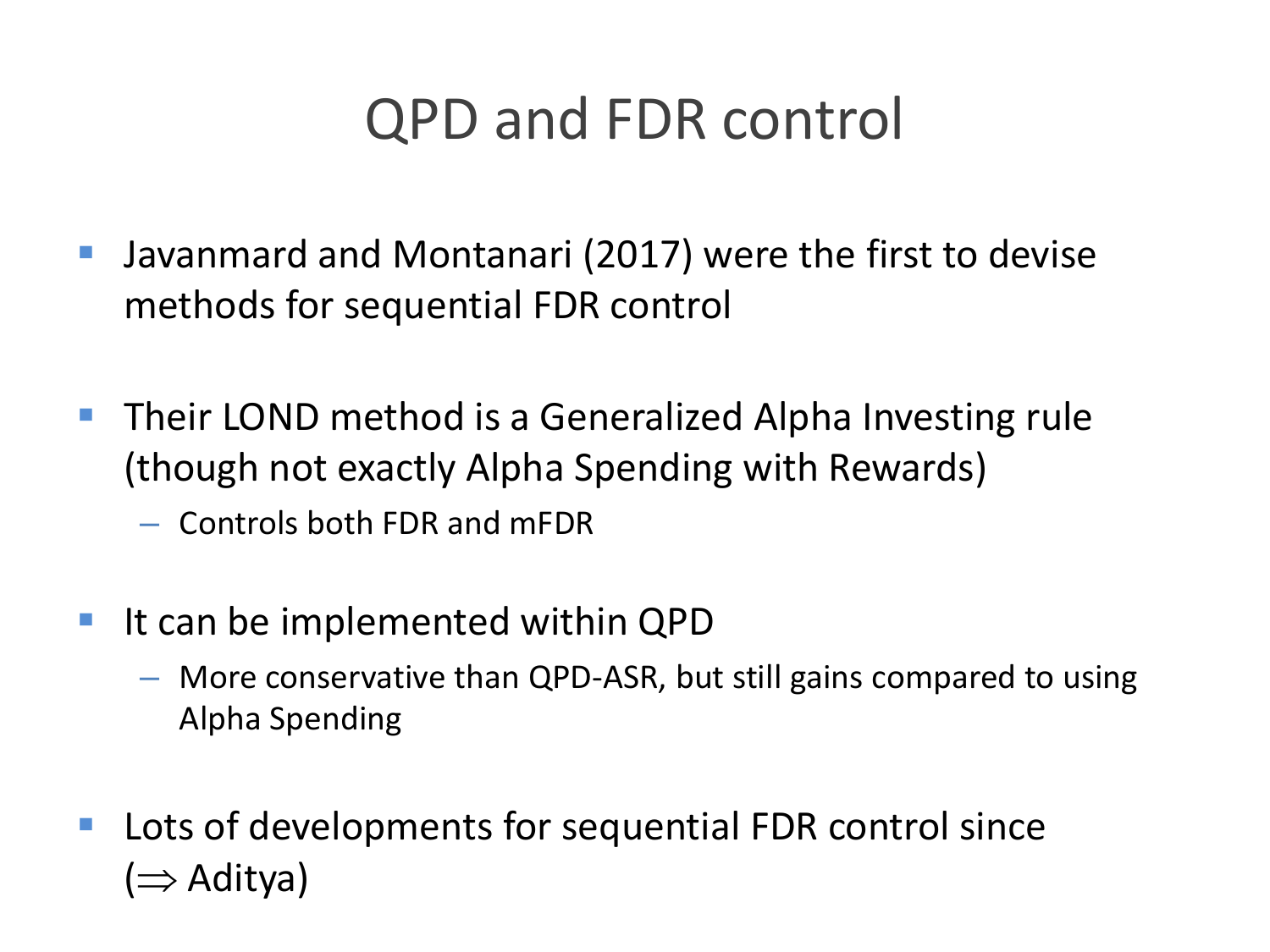#### Dependence vs Adaptation

- Adaptive data analysis: Decide on next analysis given results of previous analyses
- In the context of hypothesis testing: decide on the next test based on the results of previous tests
- So it's not only the outcomes of tests that are dependent, but the selection of the tests performed is dependent on previous results
- QPD methods presented so far do not deal with adaptive tests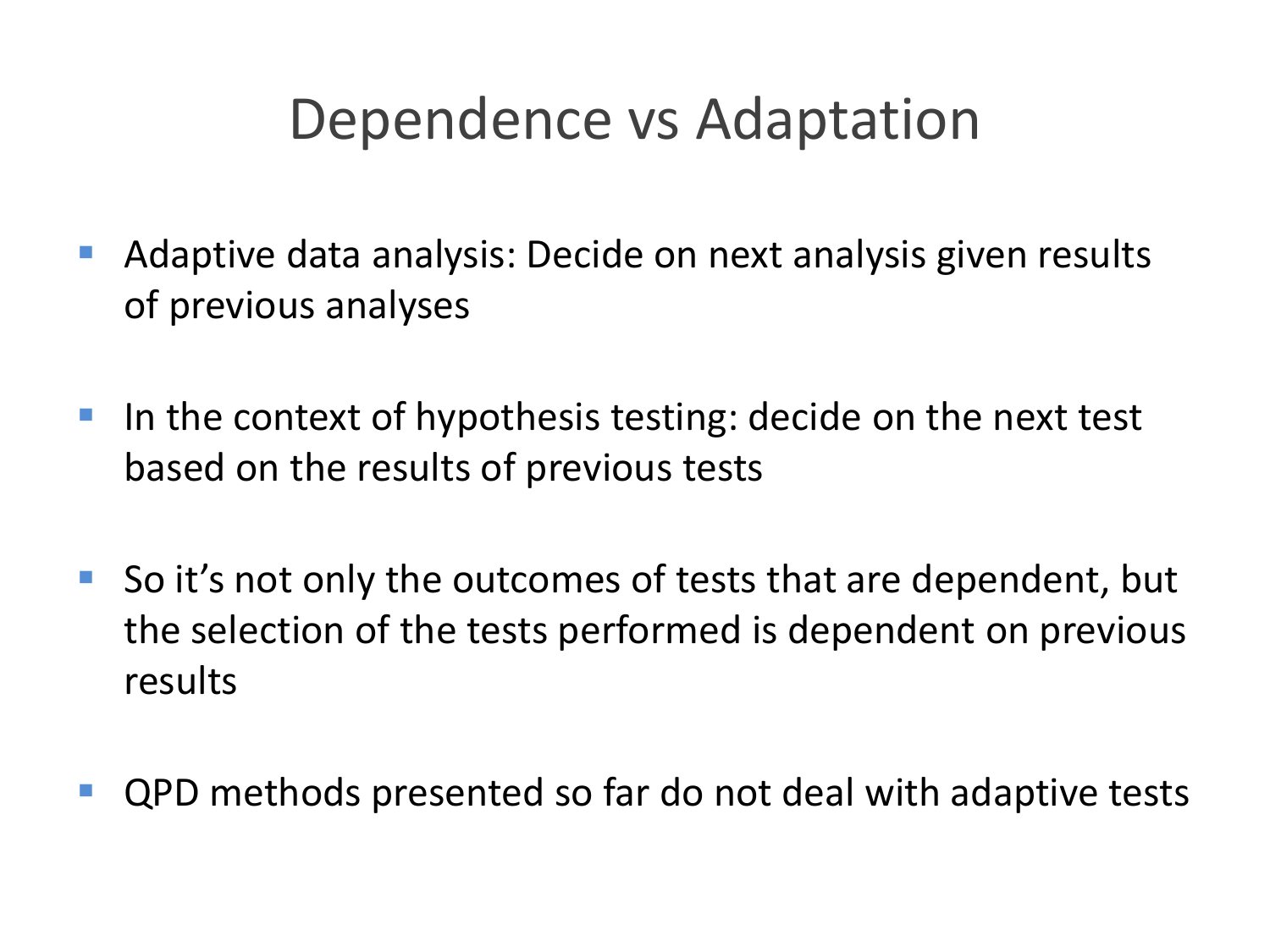### The reusable holdout

- **Siance paper by Dwork et al. (2015) shows how to reliably** estimate  $O(n^2)$  means with n data even if functionals are chosen adaptively
	- Motivation: evaluating Machine Learning models
	- However can be used as-is to guarantee similar results for hypothesis testing using Alpha Spending ( $\Rightarrow$  FWER control)
- **Problems:** 
	- The O() notation hides practical issues
	- What happens after it runs out?
	- Can "cost" of estimation be reduced from  $1/\sqrt{n}$  if users are not adaptive?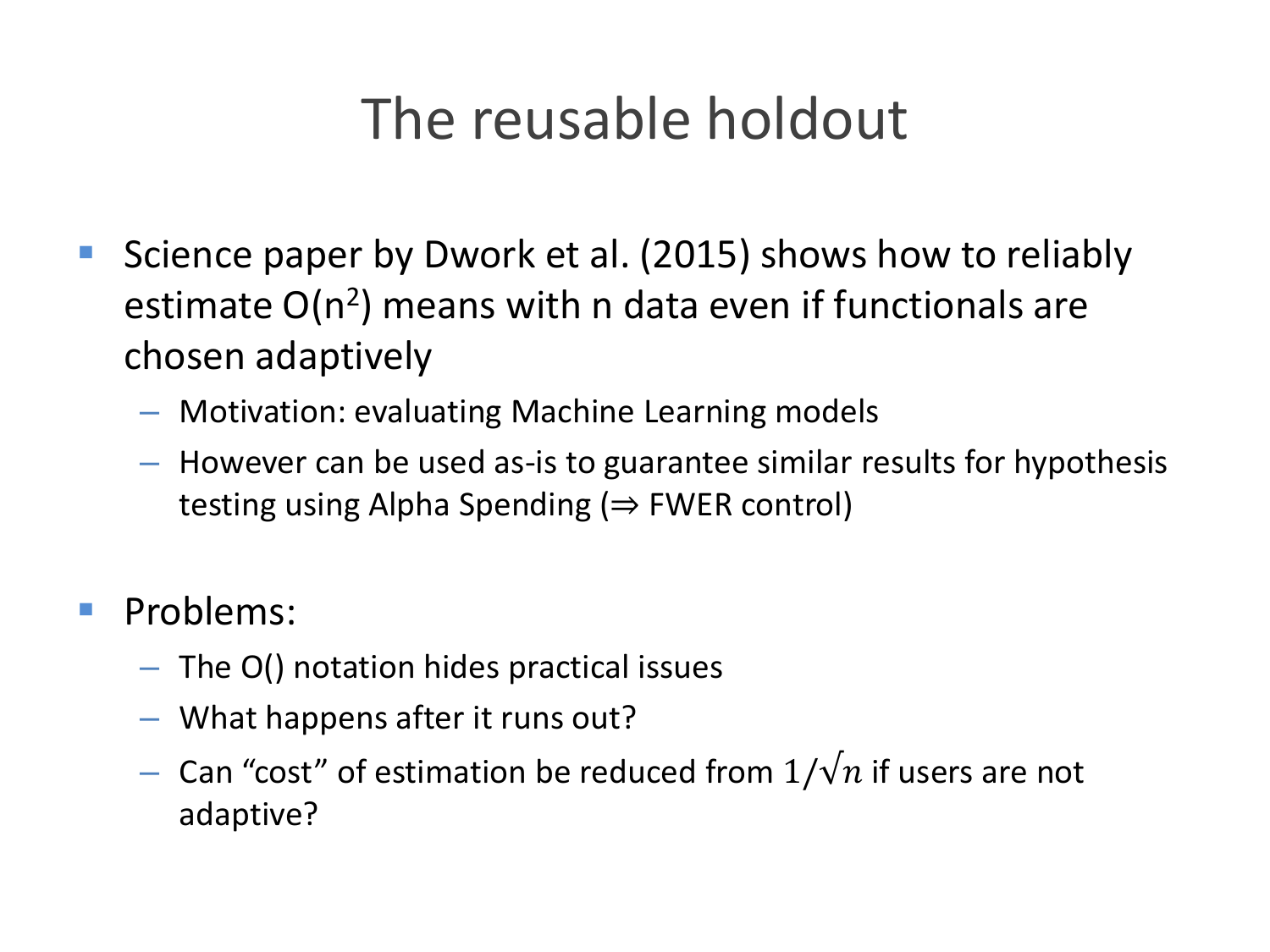#### The everlasting database

#### ■ Goals:

- Maintain infinite usefulness
- Allow "cheap" non-adaptive queries/tests
- Adapt automatically to users' adaptiveness
- **IMPLE** Implementation, using and enhancing "reusable holdout" techniques:
	- $-$  Charge O(1/n) for query n
	- Return "slightly" noisy answers (=decrease levels of tests)
	- Monitor "overfitting"
	- When overfitting too much renew data and charge  $O(n)$

Woodworth, Feldman, R., Srebro, NIPS 2018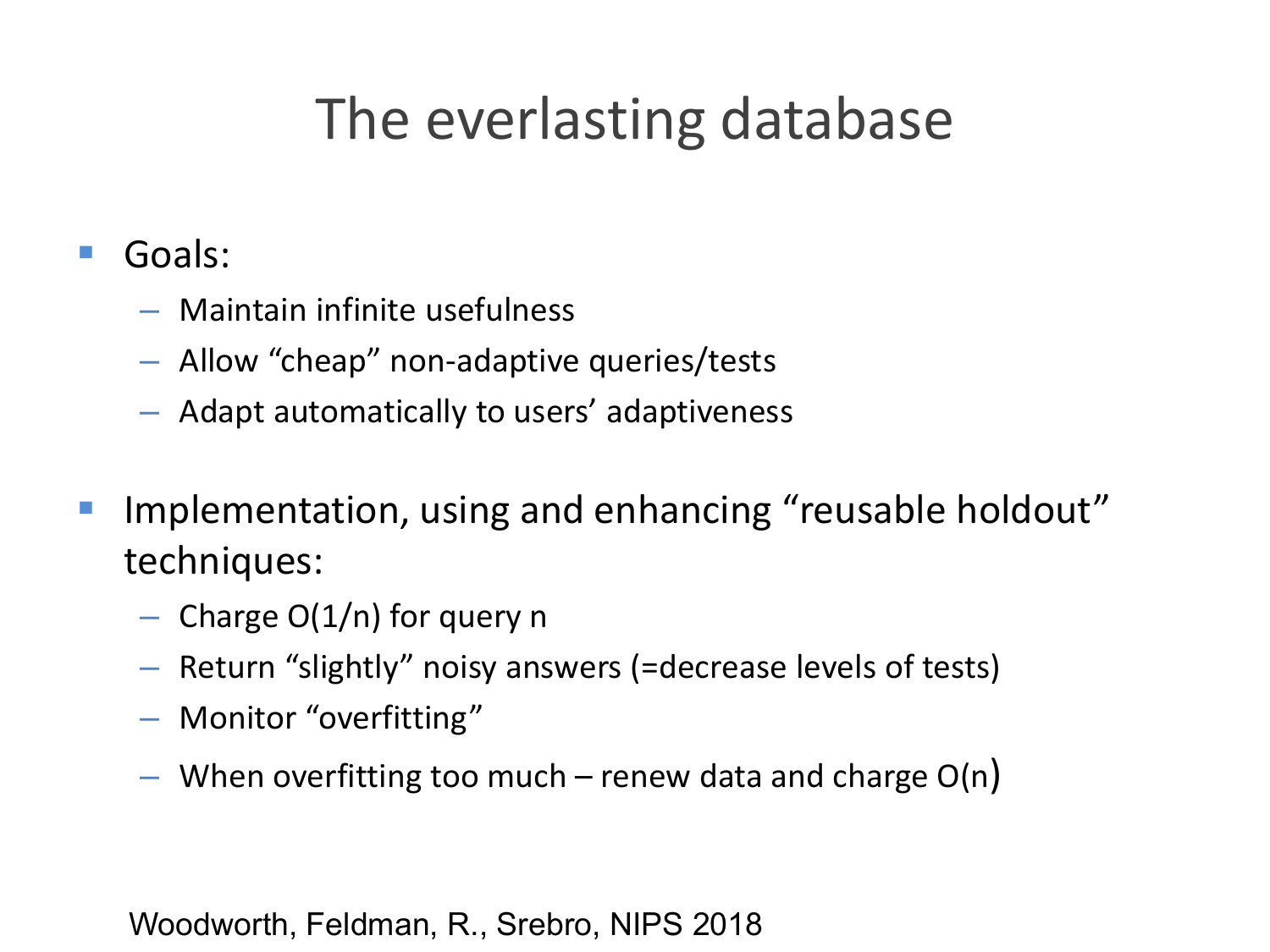#### The everlasting database

- **Guarantees (with high probability):** 
	- Non adaptive users pay O(log m) for m queries
	- Adaptive users pay  $O(m^{1/2})$  on average because they will eventually trigger the penalty mechanism
	- Power is preserved for all users
- **Practical issues:** 
	- $-$  Large constants in O()
	- Large initial data size needed
	- Unbounded costs (penalty mechanism)

Woodworth, Feldman, R., Srebro, NIPS 2018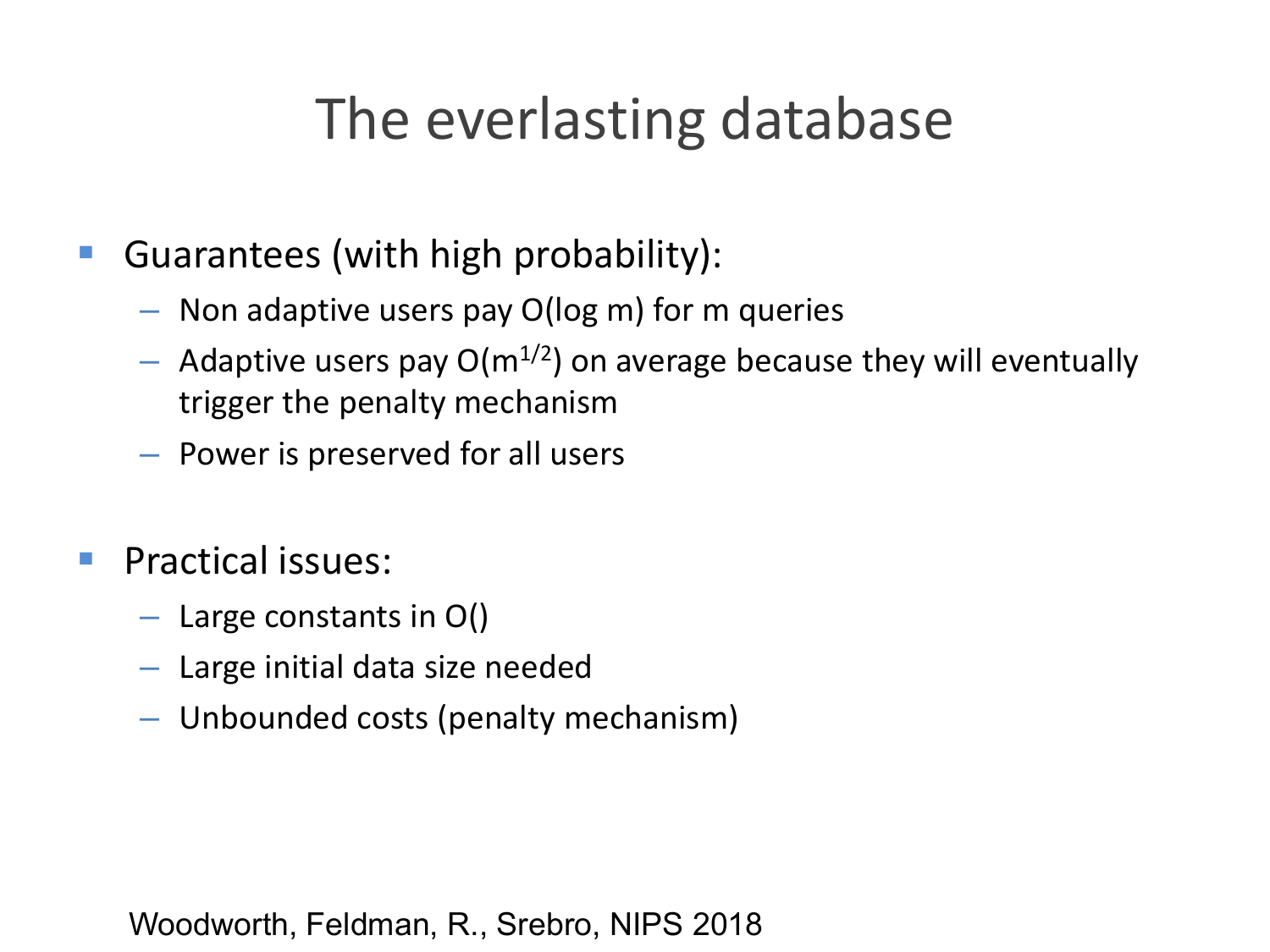## Summary

- **QPD:** a paradigm for public database management
	- False discovery and publication bias control
	- No loss of power
	- Cost: (slow) augmentation of database size
- **QPD can be implemented in practice:** 
	- Fits well with trends of both sharing and security/privacy
	- Requires change in how testing is done: no more p values!
	- Practical issues: cultural acceptance, data quality, gaming
- **EXTE:** Challenges for both research and implementation:
	- Controlling different criteria while allowing dependence
	- Dealing with adaptive data analysis can it be made practical?